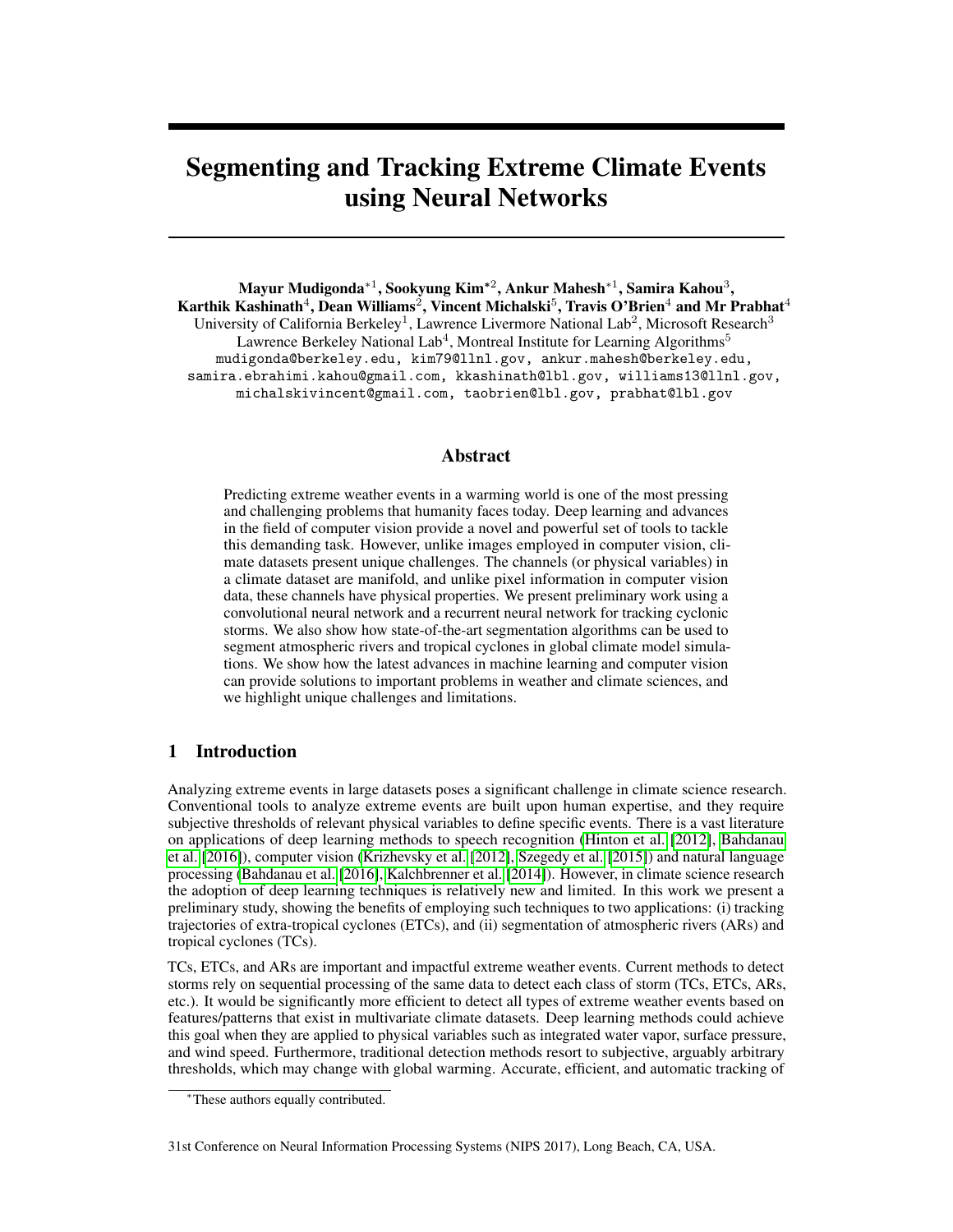extreme events can play a critical role in weather prediction if the network can learn precursors to these events. Deep learning may serve as an automated detector and tracker of extreme weather that relies on spatiotemporal patterns, not thresholds, in climate model simulations. With this tool, scientists can better study the environmental drivers that control the frequency, intensity, and location of extreme weather events and how they may change in a warming world. We present preliminary results on segmentation and tracking of extreme weather events using deep learning.

# 2 Materials and Methods

In this study, we analyze output from a 20-year run (from 1996 to 2015) of the *Community Atmospheric Model v5 (CAM5)* [\(Neale et al.](#page-4-5) [\[2010\]](#page-4-5)). Each snapshot of the global atmospheric state in the CAM5 model output is comprised of multiple physical variables such as integrated water vapor, surface and atmospheric temperature, pressure, wind velocity, etc. For the tracking problem, ground-truth labeling of ETCs is obtained from the [Toolkit for Extreme Climate Analysis \(TECA\)](#page-0-0) [\(Prabhat et al.](#page-4-6) [\[2012\]](#page-4-6)). Implementing state-of-the-art heuristics and the *MapReduce* paradigm [\(Dean](#page-4-7) [and Ghemawat](#page-4-7) [\[2008\]](#page-4-7)), [TECA](#page-0-0) uses thresholds to detect different types of extreme weather events in global climate model images. While climate models are run on a 3D grid, with the vertical dimension corresponding to 30 pre-determined heights, we only consider surface quantities (i.e. 2D data) in this initial study.

For the semantic segmentation problem, we are interested in both TCs and ARs. We created AR labels by identifying contiguous regions at least 1500 km in length with greater than 95 percentile Integrated Vapor Transport (IVT). To create TC labels, we used TECA to find the TC center and radius (category 0) and create a bounding box. Within this bounding box, we applied the Otsu local method [\(Otsu](#page-4-8) [\[1979\]](#page-4-8)) (histogram-based foreground-background segmentation) of binarization to separate TC regions from the background.

Unlike other machine learning problems, no ground truth or baseline in segmentation and tracking of extreme weather is obviously available. Here, we present preliminary scientific exploration using labels from current threshold-based methods. While we do not have baselines with which to compare our tracking and segmentation models, we show that deep learning is able to (in some cases) rectify errors made by methods used to generate ground truth data. In the near future, we hope to come up with a ground truth dataset with accurate labels employing both expert hand-labelling and unsupervised methods.

## 3 Tracking Extreme Climate Events

<span id="page-1-0"></span>

Figure 1: (a) Model: Given the initial position of the target trajectory, the model predicts the remaining positions at each time step. (b) Tracking results: Comparison between ground-truth (yellow) and model prediction (red).

#### 3.1 Model architecture

In this work, we track one ETC trajectory at a time. Given the initial position  $(x_0, y_0)$ , spatiotemporal inputs  $(X_1, ..., X_T)$ , and state inputs  $(s_1, ..., s_T)$ , the model determines the positions until the end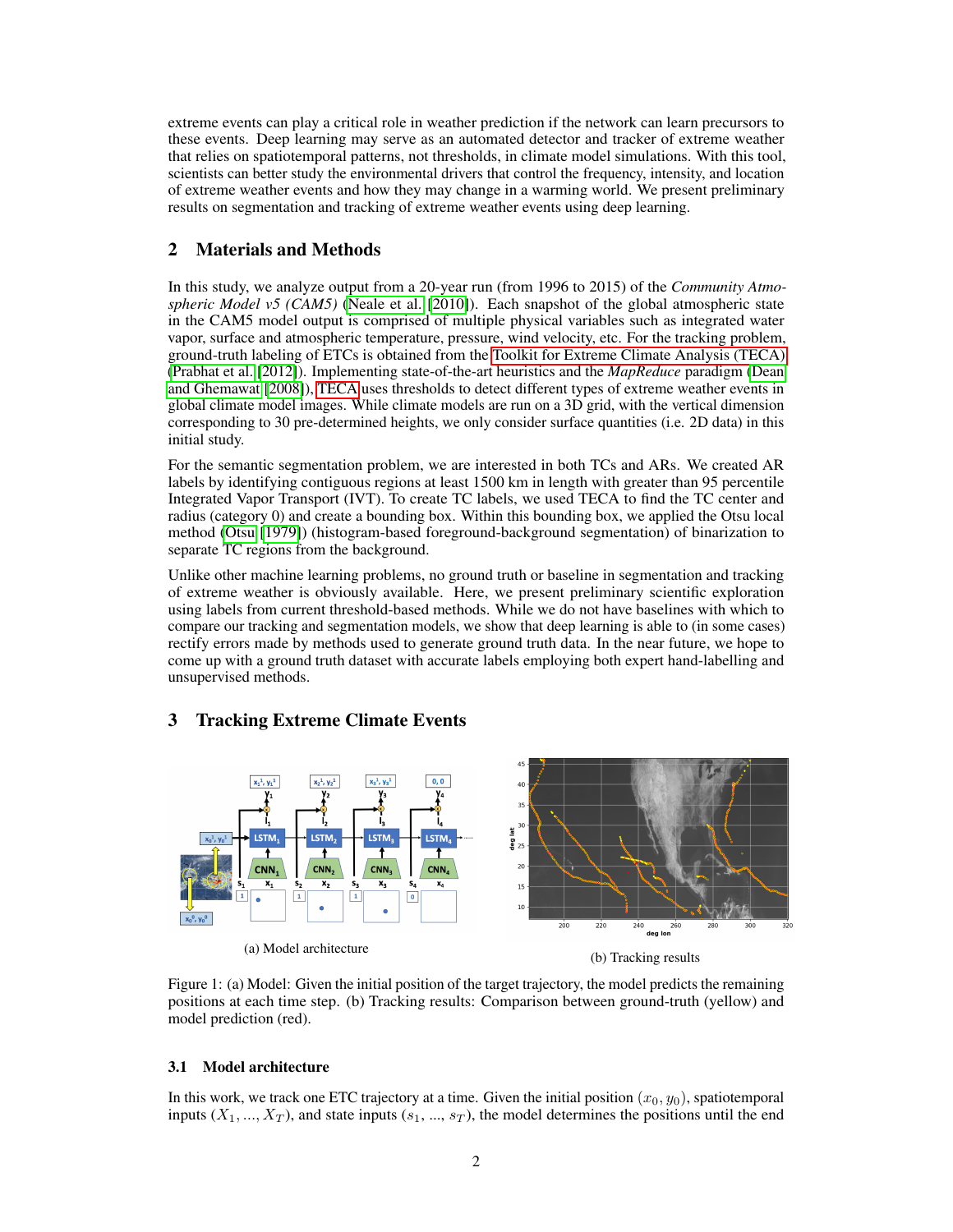of the trajectory,  $(x_1, y_1), ..., (x_T, y_T)$ , using a Long Short-Term Memory (LSTM) [\(Hochreiter and](#page-4-9) [Schmidhuber](#page-4-9) [\[1997\]](#page-4-9)). The proposed model is shown in Fig. [1a](#page-1-0) which consists of two sub-networks: an embedding network using a Convolutional Neural Network (CNN) to represent the input feature maps and a tracking network using an [Long Short-Term Memory \(LSTM\).](#page-0-0) The embedding network compresses the raw input at each time step,  $X_i$ , into a hidden state vector. The tracking network takes the sequence of embedded inputs (hidden state vector) and generates coordinate vectors l. Coordinate values after the trajectory is finished are excluded from loss estimation, and  $y$  is represented as element-wise multiplication with coordinate vector  $l$  and state vector s. Loss is represented as [mean-squared error \(MSE\)](#page-0-0) between ground truth  $(\hat{y})$  and predicted output  $(y)$ , and it is minimized using the Adam optimizer [\(Kingma and Ba](#page-4-10) [\[2014\]](#page-4-10)).

#### 3.2 Experiment and Results

We use spatiotemporal CAM5 data with 2 variables (channels) for a fixed time length of 72 hours (24 time steps) in the region of 180 deg to 340 deg longitude and 0 deg to 80 deg latitude. Label coordinates are collected using [TECA](#page-0-0) and are normalized to be between 0 and 1. We choose precipitation and zonal wind as input channels, given their relevance to [tropical cyclone \(TC\)](#page-0-0) identification. In order to stay within memory constraints during training, we reduce the resolution of CAM5 data with quarterly max-pooling. After this reduction, the input at a single time step is a 129x86 image with 100-km resolution.

Input sequences are collected from 1480 trajectories with different starting times. The total size of data is 14136, and we used  $84.7\%$  (11976) for training and 15.3% (2160) for testing. After training, the model's average mean squared error is 0.68 deg (75.48 km). The ETC tracking results on the test set are shown in Fig. [1b.](#page-1-0) Ground truth trajectories (denoted as yellow dots) are overlaid together with predicted trajectories (denoted as red dots). The figure illustrates different trajectories of ETCs, randomly selected from the test set. As shown, our model successfully tracks each trajectory by learning the spatiotemporal representation of ETCs in multi-variable climate data.



## 4 Segmentation of Extreme Climate Events

Figure 2: (a) Shows the confusion matrix for a Tiramisu semantic segmentation model. There are three classes in our model - background, ARs and TCs. The model is biased towards predicting classes as the background class, but it still performs greater than chance in all the categories. (b) Current AR-labelling algorithms, based on subjective thresholds, can lead to messy, arbitrary identifications of ARs. (c) Deep learning semantic segmentation models can yield smoother AR identifications.

#### 4.1 Model architecture

Semantic segmentation aims to classify every pixel in an image as a member of a class. We explored semantic segmentation using the Tiramisu model proposed by [Jégou et al.](#page-4-11) [\[2017\]](#page-4-11). Briefly, the Tiramisu model applies the DenseNet architecture [\(Huang et al.](#page-4-12) [\[2016\]](#page-4-12)), used for image classification, to semantic segmentation. DenseNets organize fully convolutional layers into a sequence of "blocks." Within a block, the input to each layer is the output of the previous layer concatenated with the inputs of all previous layers. There is a *down-path* (that extracts features) and a symmetrical *up-path* (that reconstructs the image) in the model with skip connections between each corresponding block in the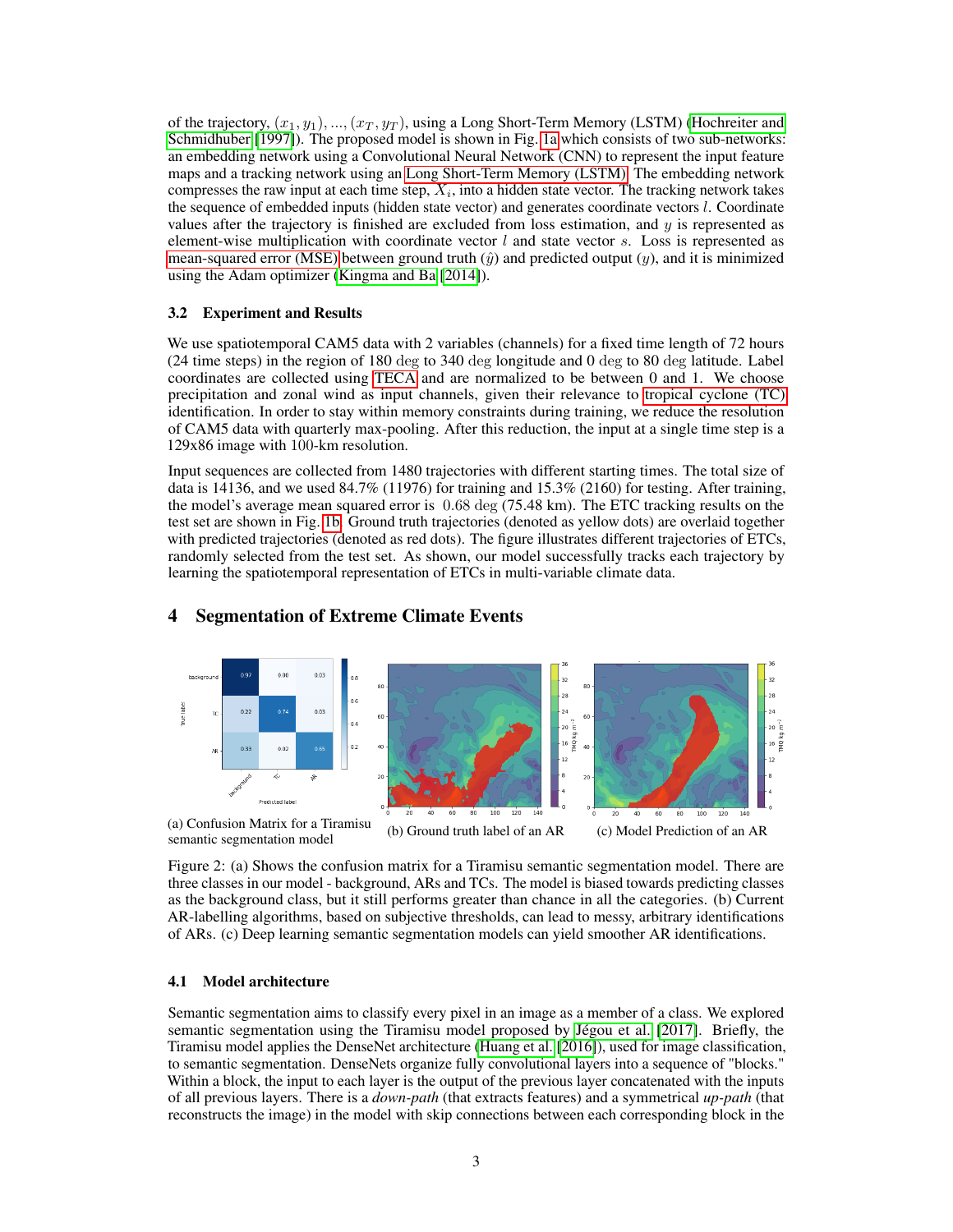*down-path* and *up-path*. The main advantage of DenseNet is that each block gets direct supervision from its input, resulting in improved performance. Here, with IWV as its only input, DenseNet classifies pixels as tropical cyclone (TC), atmospheric river (AR), or background.

#### 4.2 Experiment and Results

One of the challenges in semantic segmentation of climate data is the class-imbalance problem (2% of the pixels belong to foreground classes). A segmentation model would achieve 98% accuracy by only predicting zeros. Additionally, GPUs do not have enough memory to run segmentation algorithms on high resolution global climate images of size  $(768, 1152)$ .

<span id="page-3-0"></span>



Figure 3: (a) Sample cropped ground truth image with AR delineated in red and TC delineated in blue. (b) Corresponding (to Fig.3a) sample cropped predicted image, with AR in red and TC in blue. (c) Sample cropped ground truth image (d) Model prediction for Figure [3c.](#page-3-0) Here the model fails to isolate the AR on the right side as a contiguous region, and it finds a false positive for an AR on the left side. These errors may have been introduced when cropping global images.

To address the issues above, we crop the global model image into sub-images of size (96, 144). To combat the class imbalance problem, we then choose samples that had at least  $10\%$  of the pixels as belonging to non-background classes. This results in about 16,000 images for training and 1,500 images each for validation and testing. We use RMS Prop as our optimizer with an initial learning rate of 1e − 4 along with weight decay. We explore Tiramisu architectures (modified) with 3 and 5 blocks. Our test accuracy is about 92% (matching both training and validation accuracy). Here, accuracy refers to pixel classification accuracy per image across the whole test set. Figures [3a, 3b,](#page-3-0) [3c,](#page-3-0) and [3d](#page-3-0) show sample ground truths and predictions, and in Figure [3b,](#page-3-0) the model detects both ARs and TCs. Note that the AR labels were generated from thresholds on IVT, which contains rich information about horizontal transport of atmospheric water but is not commonly output in climate model simulations. However, the model was trained with IWV data, which contains only information about the presence, not the transport, of atmospheric water. Despite IWV's lower information content, the model accurately learned the representation of ARs. Likewise, TECA used surface pressure, surface winds, upper atmospheric temperature, and geopotential height to generate TC labels, but DenseNet learned these labels with IWV alone, showing the benefits of a deep learning approach.

# 5 Conclusion

We present preliminary results on tracking and semantic segmentation with climate data. CNNs and LSTMs are able to track storms as long as they are trained one at a time. In the future, we aim to apply CNNs and LSTMs to simultaneous storm tracking. Additionally, we show promising preliminary results of semantic segmentation of ARs and TCs. In the future, we hope to train larger models on global, not cropped, climate images, and we plan to explore hyperparameters more rigorously with methods such as Spearmint [\(Snoek et al.](#page-4-13) [\[2012\]](#page-4-13). It is impressive and promising that the model is able to segment ARs and TCs with only IWV as a feature. Providing more physical variables may improve model performance and allow for detection of other extreme weather events.